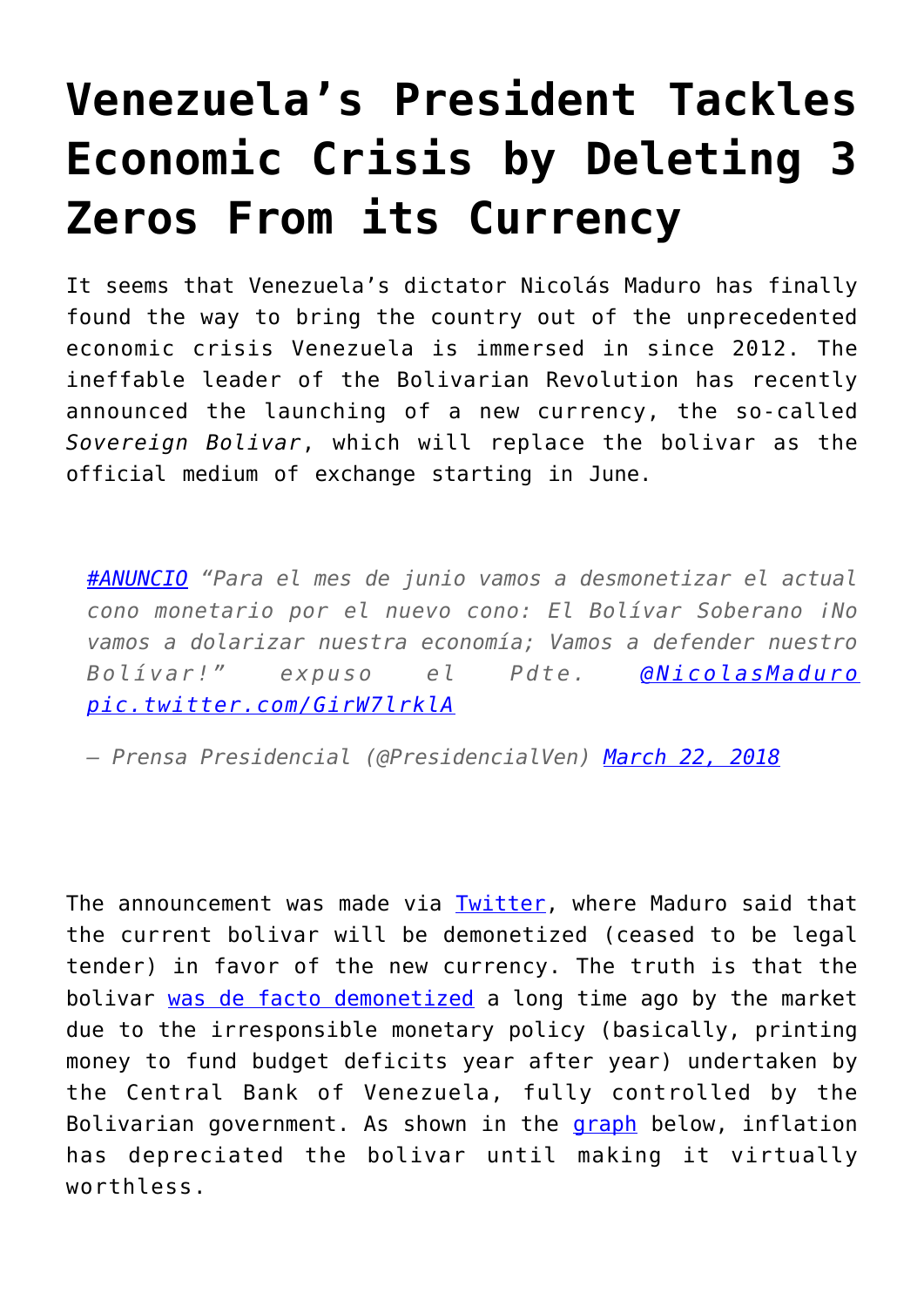But what's so special about this new currency that is expected to solve the worst economic crisis that Venezuela has experienced in the last decades? Simple: it removes three zeros from the current bolivar. In other words, 1,000 current bolivars will become 1 sovereign bolivar. [According to the](http://www.eluniversal.com.mx/mundo/maduro-anuncia-reforma-monetaria-en-venezuela-quitara-tres-ceros-al-bolivar) [Venezuelan authorities](http://www.eluniversal.com.mx/mundo/maduro-anuncia-reforma-monetaria-en-venezuela-quitara-tres-ceros-al-bolivar), this will help fight inflation, a first step towards fixing the deteriorated economic situation of the country. But will it?

Let's take a look at economic theory. Like the demand for other goods, the demand for money depends on the utility economic agents derive from it. When an independent central bank promises to deliver a common-sense monetary policy aimed at, for instance, stabilizing the price level, people will demand that currency because of its usefulness as a medium of exchange and store of value. However, when a central bank irresponsibly inflates its currency due to political pressures, prices end up skyrocketing and consumers and investors cease to use it, shifting to other currencies or commodities that better meet their necessities.

If we apply this line of reasoning to the Venezuelan case, the corollary is simple: when it comes to fiat money, trust is key. Expectations about the future purchasing power of a currency affect its demand today, which in turn determines its relative price with respect to other currencies as well as goods and services. Therefore, changing the nominal value of money by removing three zeros is useless as long as confidence in monetary authorities (which, in this case, it is the same as saying the Venezuelan government) is not restored.

Yet taking into account the track record of Maduro's government, this seems a chimera. Maduro has led the country to the abyss in a very short period of time. Venezuela has seen [real GDP decline](https://blogs.imf.org/2018/01/25/latin-america-and-the-caribbean-in-2018-an-economic-recovery-in-the-making/) by 16.5% in 2016 and 14% in 2017, and it is expected to decline by another 15% in 2018. The humanitarian crisis has pushed  $1.1$  million people to flee the country in pursuit of a better life. In addition, the NGO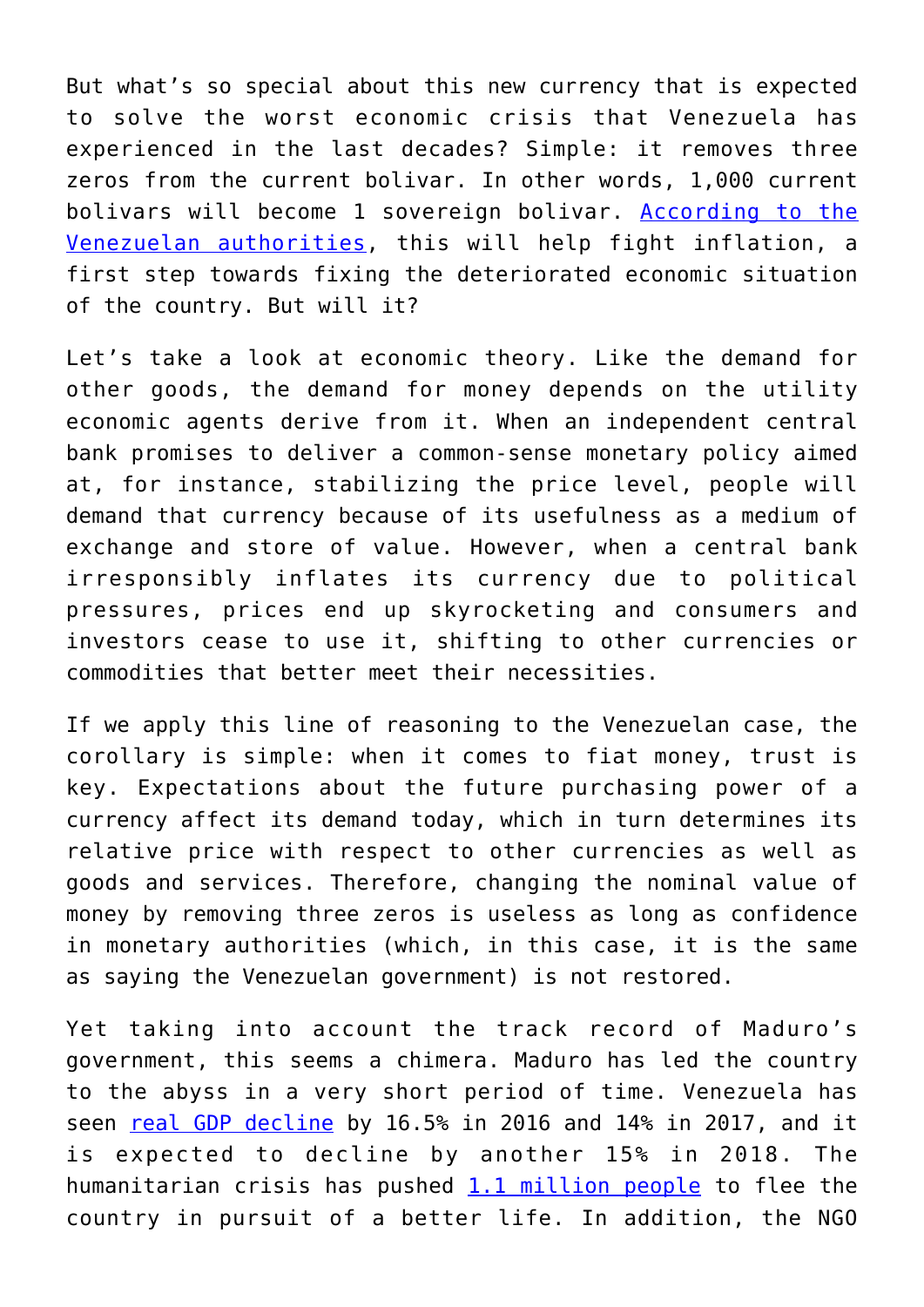Caritas Venezuela [estimates](https://www.elespectador.com/noticias/el-mundo/en-el-2018-podrian-morir-280000-ninos-en-venezuela-por-desnutricion-articulo-734337) that 280,000 children could die of malnutrition in 2018.

The sinking of oil prices has played a role in the current crisis by depriving the Venezuelan government of a [large](https://resourcegovernance.org/sites/default/files/Venezuela_Final.pdf) [fraction of its revenue.](https://resourcegovernance.org/sites/default/files/Venezuela_Final.pdf) This oil dependency is long-running, but it has grown bigger since Hugo Chávez came to power in 1999. From day one, Chávez used oil revenues to create a subsidized and dependent population which served as support for remaining in power and transforming Venezuela into a socialist country à la Cuba.

However, the causes of Venezuela's economic and humanitarian crisis cannot be exclusively attributed to oil. When oil prices sank, the Venezuelan government could have trimmed the budget and helped restructure its economy to make it more diversified and less oil dependent.

Instead, it decided to print money in order to fund public spending. When prices began to soar due to excessive money printing, the government imposed [price ceilings](https://www.theguardian.com/global-development-professionals-network/2015/apr/16/venezuela-economy-black-market-milk-and-toilet-paper) on many products, which led to shortages of food and other essentials across the country. In addition, [Maduro has continued with](https://www.nationalreview.com/corner/venezuela-protests-maduro-gm-nationalization-deepening-economic-crisis/) [Chavez's nationalization policy](https://www.nationalreview.com/corner/venezuela-protests-maduro-gm-nationalization-deepening-economic-crisis/), undermining the private sector's capacity to produce goods and services.

In light of the above, gimmicks like removing three zeros from the bolivar or the creation of a **[State-sponsored](https://www.alt-m.org/2018/03/23/venezuelas-petro-fools-oil/)** [cryptocurrency](https://www.alt-m.org/2018/03/23/venezuelas-petro-fools-oil/) are only cosmetic changes that will have little (if any) positive effect on the economy.

As suggested by the economist Steve Hanke, the only viable solution involves [dollarizing the economy](https://panampost.com/helena-ball/2018/03/04/venezuela-only-one-way-fix-worlds-most-miserable-country-hyperinflation/) and getting rid of government-imposed economic restrictions like price ceilings so that markets can do what they do best: allocate resources efficiently and achieve economic growth.

But to do this, it is necessary that a new government brings stability to the country and puts an end to the Bolivarian